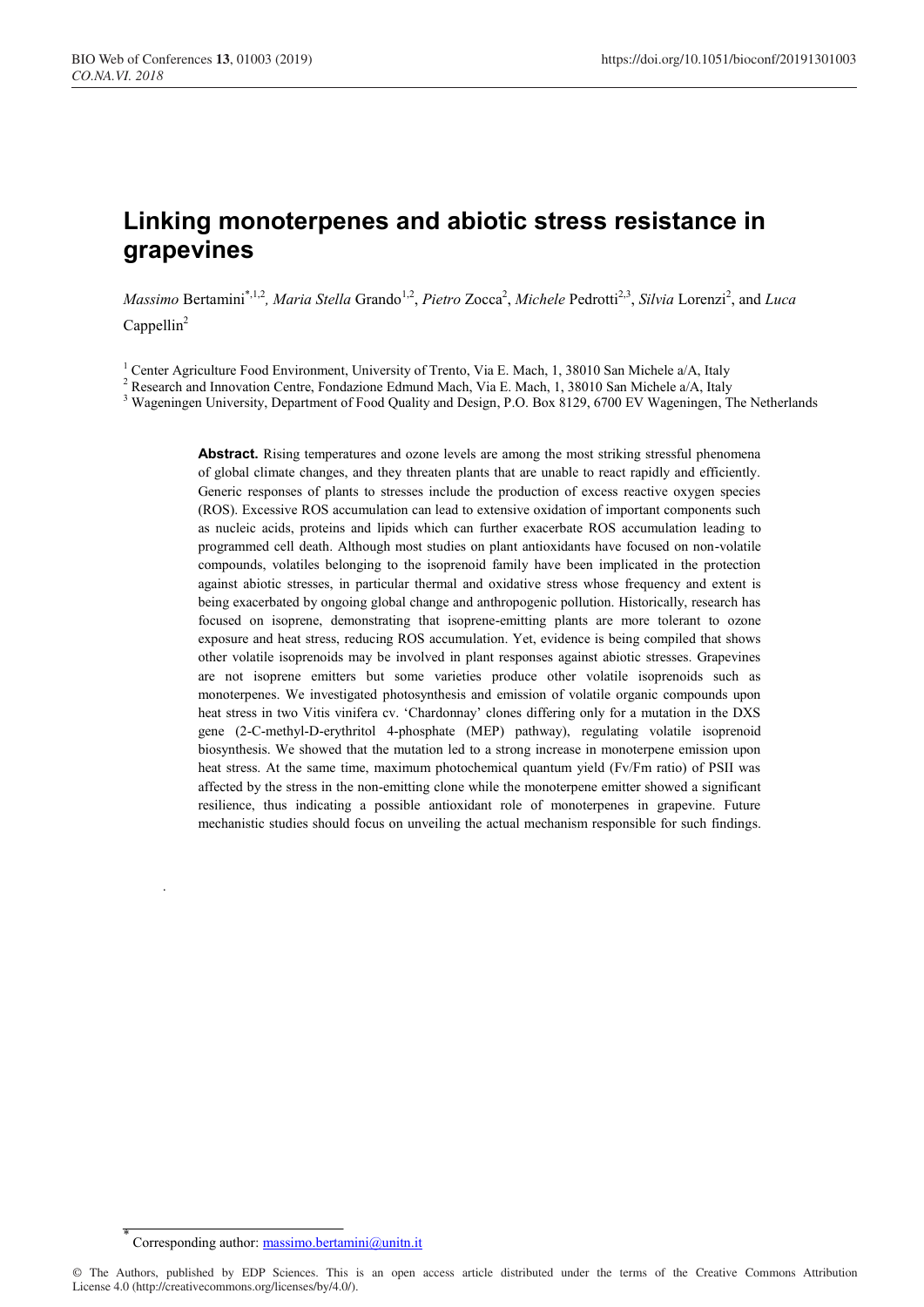# **1 Introduction**

Climate changes, and in particular global warming, affect many agricultural fields. According to the Intergovernmental Panel on Climate Change's (IPCC) Fifth Assessment Report, climate change over the past decades is unequivocal and will continue in the following century [1]. Grape growth and wine production are highly dependent on climatic conditions. The effect of climate may depend on different factors, and has been studied through modeling [2] and field experimentation. Specifically, the impact of high temperatures was modeled by [3]. In viticulture, global warming has proved to be an important obstacle to maintaining production levels and especially the quality of the grapes and wines in the Mediterranean regions [4]. Climate changes strongly impact the physiology of the grapevine: phenology is mainly influenced by temperature and this aspect can strongly impact varietal adaptation to different environments [5].

The increase in canopy temperature is the main cause of abiotic stresses such as heat stress and water stress. Thermal stress becomes a challenge in viticulture when the heat dissipation from the foliage is less than the absorbed solar energy, particularly if the water supply is not sufficient to disperse latent heat with the leaf transpiration, thus leading to irreversible changes in the plants [6]. The risk of heat stress occurrence depends on the likelihood of high temperatures and their duration during the day or night. Plants can be damaged in different ways both during day or nighttime hours, in the presence of high ground temperature or hot air. High temperatures can have direct harmful effects associated with physical damage to tissues or indirect effects associated with changes in metabolism [7]. One of the main consequences of heat stress due to the presence of strong solar radiation is the excessive generation of reactive oxygen species (ROS), which leads to oxidative stress [8].

The plants are able, in different measures, to tolerate heat stress both through physical and morphological changes of the plant itself, and often, generating signals for the metabolism to change. Metabolic changes can occur in different ways in response to heat stress: producing compatible solutes that can organize proteins and cellular structures, maintaining cellular turgidity through osmotic adjustment, modifying the antioxidant system to restore the cellular redox balance and homeostasis [9]. In general, heat stress is responsible for the up-regulation of several heat-inducing genes, commonly called "heat shock genes" (HSG) that encode HSP proteins, and these active products are very necessary for plant survival under conditions of fatal heat [6].

High temperature also has a strong influence on the photosynthetic capacity of plants, especially in C3 plants compared to C4 plants. In chloroplast, carbon metabolism of the stroma and photochemical reactions in thylakoid membranes are considered as the primary sites of injury at high temperatures [10; 11; 12]. The thylakoid membranes are highly susceptible to heat stress: thermal shock reduces or even interrupts the

activity of photosystem II (PSII). Specifically the photochemical quantum yield of PSII, measured as Fv/FM ratio, is reduced by the same stress condition (13; 14].

Many plant species respond to abiotic stress through the formation of volatile organic compounds (VOCs). Abiotic stresses can induce changes in constitutive VOCs either stimulating or suppressing emissions [15; 16]. Although numerous studies have indicated that VOCs may have an important regulatory role within a plant, the biological functions of some of these volatile compounds are still poorly understood. [17]. Terpenes are the main VOCs produced by plants under thermal stress, at temperatures ranging from 20 to 40 ° C [18; 19]. It is well known that terpenes are emitted from plant leaves under wounding, insect or herbivore attacks [20]. The effect of biotic interactions on VOC emissions from plants and long-distance signaling in plant defense has been studied intensively during the last two decades [21; 22; 23; 24]. A role of isoprene and monoterpenes has been highlighted in the protection of plants against abiotic stresses [25]. Terpenes may protect the plant from heat damage but if the heat stress occurs with temperature above the optimal enzyme temperature (around 40–45° C for enzymes in the MEP pathway and most TPS), there might be a very rapid inhibition of terpene synthesis [16] evidenced that oxidative and thermal stresses are relieved in the presence of biogenic volatile organic compounds like terpenes. Many studies have been focusing on isoprene as this is the most emitted hydrocarbon by plants into the atmosphere [26]. Grapevines have not been reported to emit isoprene, but some varieties do emit monoterpenes [27]. The emission capacity of VOCs, especially terpenes, from vine leaves of aromatic varieties has not been sufficiently explored. This is important because some VOCs might protect the plant from abiotic stress, acting as an antioxidant, as it has previously been proposed [28].

# **2 Aim of the study**

The aim of the present work was to evaluate the effects of acute heat stress on the emission of volatile monoterpenes from the leaves of Chardonnay grapes and a possible correlation with stress resistance. Two Chardonnay clones were compared: the ENTAV-INRA® 809 *musqué* clone and the SMA® 130 nonaromatic clone [29]. These two varieties were chosen because genetically they only differ by a mutation in the monoterpene pathway and therefore represent a meaningful study case. In particular, we wanted to evaluate: if the two clones, which differ in terpenoid accumulations of the grapes, are also characterized by different terpene emission as a VOCs from leaves;, if this emission of VOCs can be related to the condition of acute high temperature stress (HTS); and, most importantly, if such VOCs are correlated with the activation of defense mechanisms capable of reducing the limitation of the photochemical quantum yield of PSII in HTS conditions.

Corresponding author: massimo.bertamini@unitn.it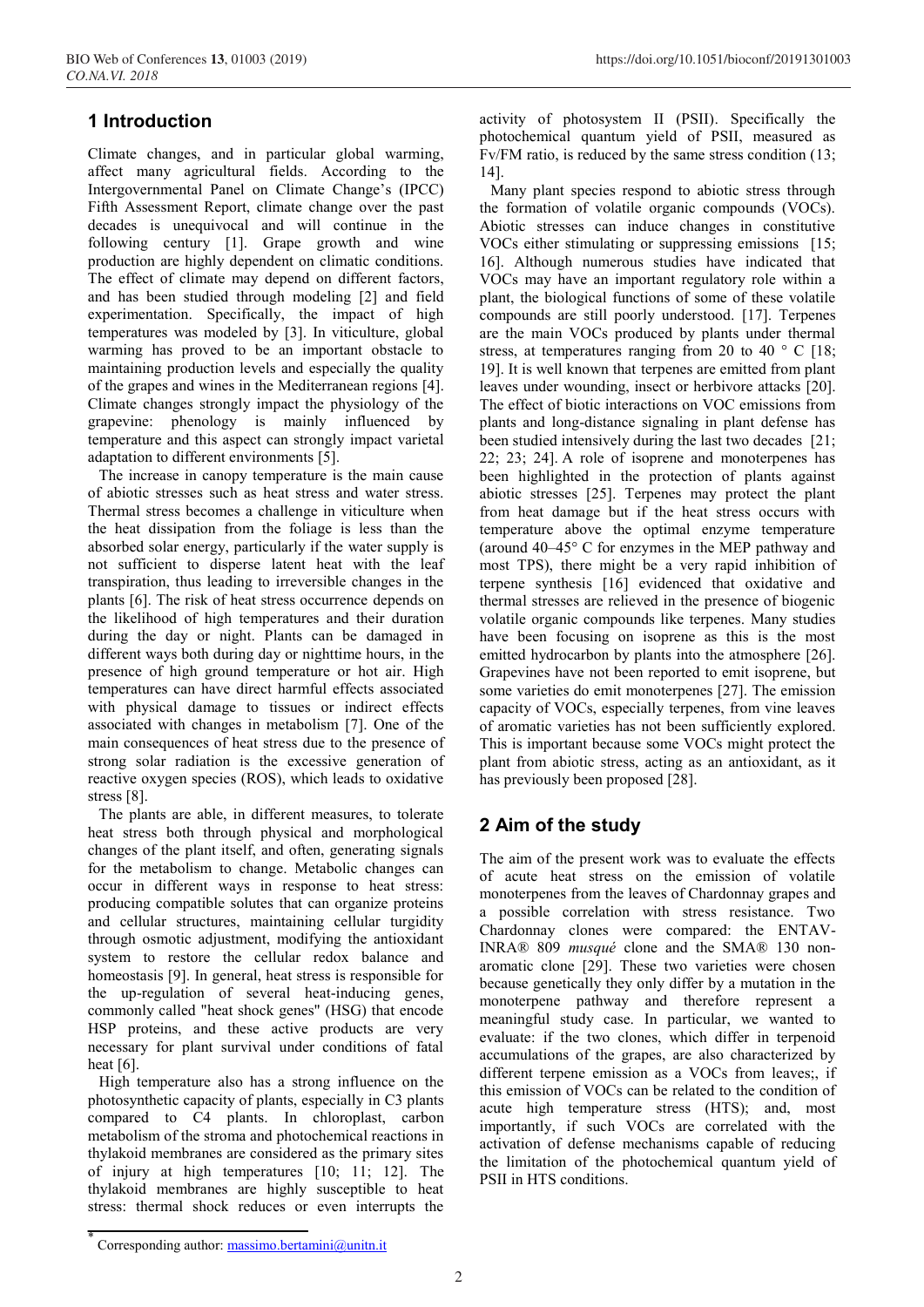### **3 Materials and methods**

#### **3.1 Plant materials**

The trial was conducted in the years 2017 and 2018. Two Chardonnay aromatic and non-aromatic clones were compared [29]: The ENTAV-INRA® 809 Chardonnay clone was selected in 2004 and is considered an aromatic clone of type 'musqué', i.e. having grapes and musts reminiscent of Muscat variety; The SMA® 130 Chardonnay clone was selected at the Agricultural Experimental Station of San Michele all'Adige (Trento), in 1978. It is characterized by good productivity, good level of organic acids and sugars, and absence of terpenic compounds in grapes and must.

The musqué clone differs from the neutral clone by a single nucleotide (SNP) in the VvDXS gene that Emanuelli et al (2010) found is associated with the aroma of the grapes. The SNP (1784 T>C) involves the replacement of an amino acid in the relative enzyme and is now easily diagnosed with various molecular techniques. The Chardonnay clones are cultivated in the polyclonal vineyard (Weizsäcker) located in the agricultural holding of the Mach Foundation at San Michele all'Adige (46th 11'37 "68 N, 11 ° 8'4" 56 E, at 232 m of altitude).

The vineyard was planted in 2004, with a 15-20% slope, west exposure, calcareous skeletal soils, with a loam-limestone texture, 15% clay, low endowment of organic substance and balanced content of nutritive elements. Density of planting was 5.600 plants / hectare and vines were pruned to a Guyot system. The clonal identity of individual plants was verified at the level of the SNP1784 to guarantee the reliability of the comparison.

#### **3.2 VOC measurement**

The experiments were carried out on grapevine shoots collected from the field the same day of the measurement. The plants were immediately placed in water within a climatic chamber (Climacell 707, BMT Medical Technology s.r.o, Brno, Czech Republic). Each experimental day, only plants belonging to the same cultivar were measured in order to avoid plant-plant communication during the experiments. Measurements were performed in five replicates per year. Each plant was enclosed using a Teflon PFA bag. About seven fully developed leaves were enclosed. A commercial Gas Calibration Unit instrument (Ionicon Analytik GmbH) was employed to generate zero air which was delivered to each bag at a constant flow of about 350 sccm. A PEEK capillary delivered the enclosed air to a commercial PTR-TOF-MS 8000 instrument (Ionicon Analytik GmbH, Innsbruck, Austria). An overflow allowed excess air to exit the enclosure. The temperature treatment described in the following section was performed after two hours, during which monoterpene emission stabilized at the constitutive level. During the measurements, an automated inlet switching system allowed the PTR-ToF-MS to cycle between each enclosure every 12 minutes.

#### **3.3 High Temperature Stress (HTS) treatments**

The HTS treatment consisted of the following temperature steps of climatic chamber: starting temperature of 25°C for 1 hour and 30 minutes, followed by an increase to 52°C for 2 hours and reducing temperature down to 25°C for 2 hours. RH and light intensity were kept constant at 70% and 270 µmol  $m^{-2}$ s<sup>-1</sup>, respectively.

#### **3.4 Data analysis**

To extract VOC concentrations from the PTR-ToF-MS raw data, the softwares TOFOcal, TOFOpeak (developed in-house at the Fondazione Edmund Mach), as well as other scripts developed in MATLAB (MathWorks, Natick, MA) were used. Non-parametric test Mann-Whitney with p-value <0.01 was employed to determine significant differences between the two varieties.

#### **3.5 Quantum yield of PSII efficiency (Fv/FM) measurements**

The chlorophyll fluorescence was measured on the upper leaf surface using PAM 2000 fluorometer (Heinz Walz, Effeltrich, FRG). Before the measurement, the leaves were adapted to dark for 30'. Fo were measured by switching on the modulated light 0.6 Khz; Photosynthetic Photon Flux Density (PPFD) was less than  $0.1 \mu E m^{-2} s^{-1}$  at the leaf surface. Fm were measured at 20 kHz with a one saturation pulse of 6000  $\mu$ mol (photon) m<sup>-2</sup> s<sup>-1</sup> of white light [30]. The quantum yield of PSII efficiency was determined as the ratio Fm-Fo/Fm (Fv/Fm), Measurements were performed before and after stress. Control plants were employed, six leaves per plant were used for the measurement. Each leaf was measured three times  $(3\times)$ . T-test with p-value <0.05 was performed to determine significant differences between the two varieties.

### **4 Results**

#### **4.1 Year 2017 trial**

In September 2017, HTS treatments were performed on whole shoots taken from the field of the two Chardonnay clones. The total monoterpene emission by the leaves of the two different clones was very low before the HTS (Figure 1). During two hours of HTS treatment we observed a significant increase in VOCs (monoterpens) only by the clone INRA809 while the clone SMA130 continues to present a substantially absent emission. After two hours of subsequent recovery at unstressed conditions the monoterpene emission in INRA809 was much higher that that of SMA130 (Figure 1). Before the HTS treatment the photochemical quantum yield of the leaves of the two clones was very similar, with a slight prevalence of the value of the clone 809 (0.756 for SMA130 and 0.769 for INRA 809, Figure 2). After two hours HTS the leaves of the SMA 130 clone showed significantly lower Fv/FM (0.397) values than those of the INRA 809 clone (0.629, Figure 2).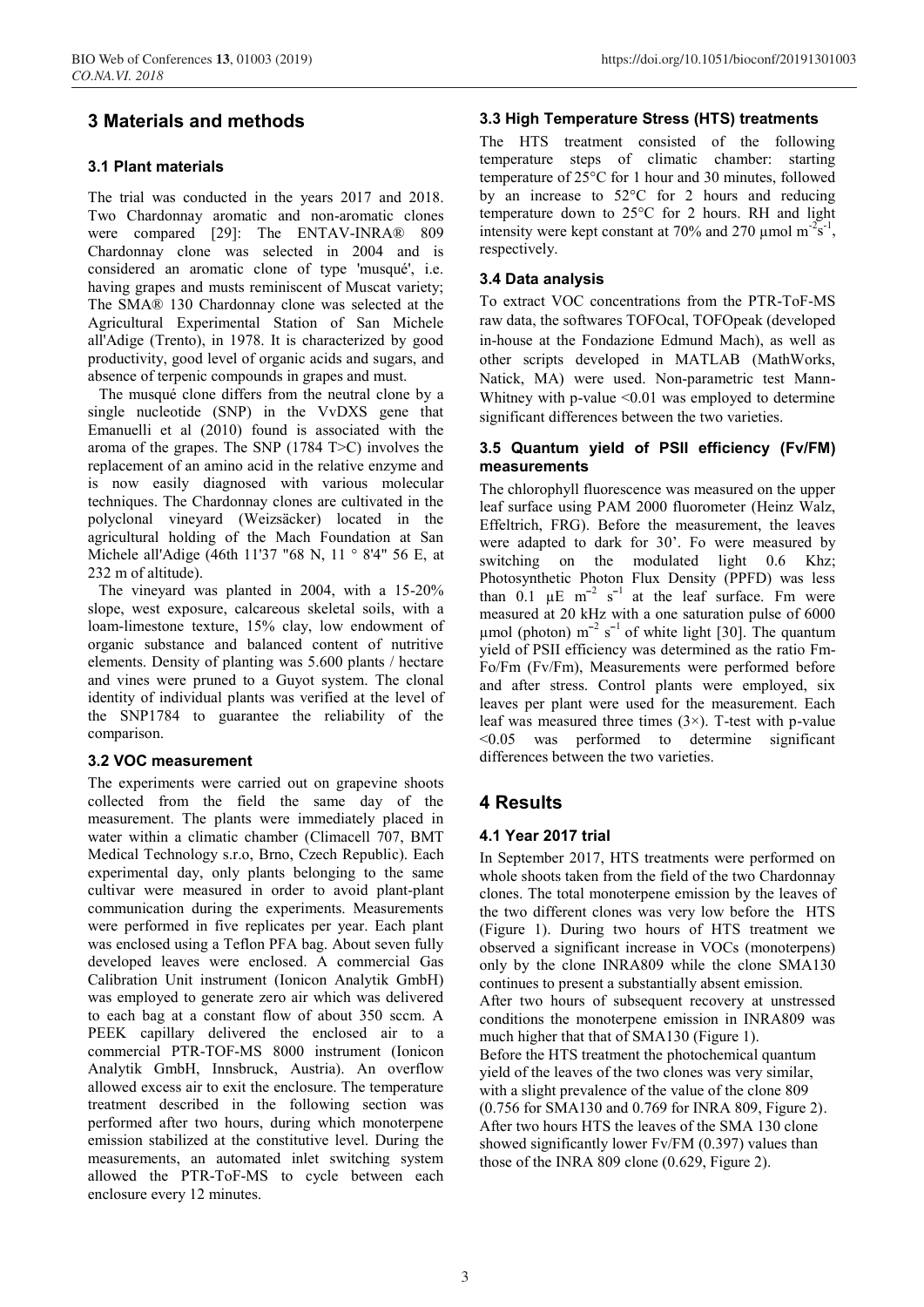

**Fig. 1.** Monoterpenes emission by SMA 130 and INRA 809 before and after HTS. All measurements were taken at 25°C. Data from 2017. The emission of the two varieties, when significantly different ( $p<0.01$ ), are marked on the top with different letters (a, b).

#### **4.2 Year 2018 trial**

The experimentation was repeated in June 2018. Ten whole shoots were taken from the vineyard for each clone and subjected to HTS for two hours, measuring the emission of monoterpenes and the photochemical quantum yield of PSII in unstressed conditions and upon HTS. Before HTS, the emission of total monoterpenes was almost absent in both clones (Figure 3). After the two hours of HTS the emission was significantly accentuated, with a more consistent effect on clone INRA 809 which had significantly higher values of monoterpene emission ( $p \le 0.01$ ).

Upon recovering, clone INRA 809 showed a strong increase in monoterpene emissions, but also clone SMA 130 had an increase in emission, although to a significantly lower degree (Figure 3).



**Fig. 2.** Monoterpenes emission by SMA 130 and INRA 809 before and after HTS. All measurements were taken at 25°C. Data from 2017. The emission of the two varieties, when significantly different ( $p$ <0.01), are marked on the top with different letters (a, b).

Regarding the photochemical quantum yield of PSII, no significant differences in Fv/Fm were found between the two clones before HTS (0.770 clone 130 and 0.775 clone 809, Figure 4). Such results were very similar to the values recorded in the previous year and show that the plants in the fields had good photosynthetic performances, given the high Fv/Fm values. After two hours of HTS the clone 809 still appears as the best performing, with a lower drop of Fv/Fm. The differences appear to be significant (Figure 4).

It is worth noting that the environmental conditions in the two years were very different. In spring 2018, the first months of the vegetative season, the vines were not presented any stressful environmental conditions, as a result of numerous rainy days, absence of water stress and a general lack of particularly high temperatures and intense global radiation. To the contrary, the 2018 growing season was very dry with prolonged periods of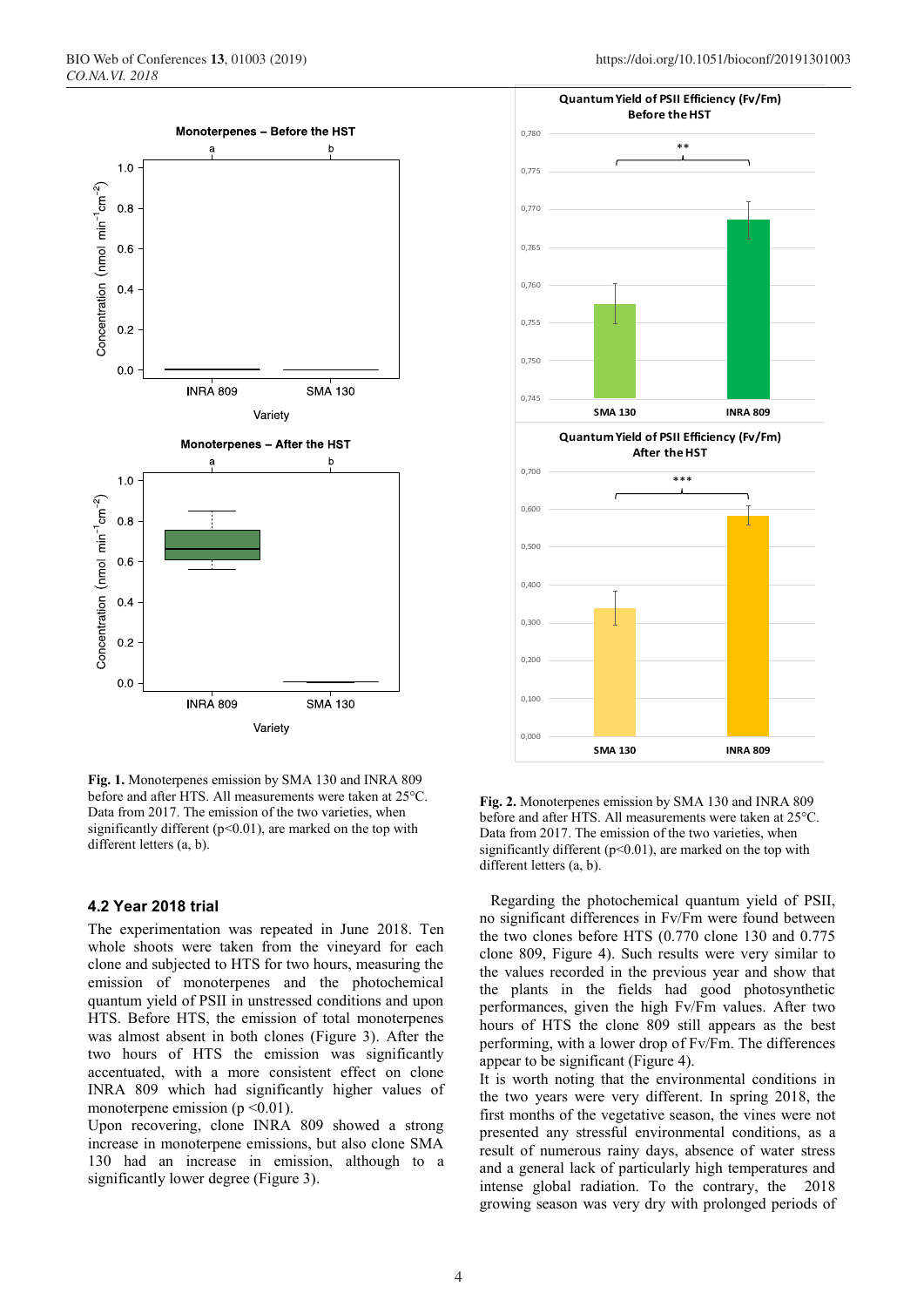high temperatures. Nonetheless, the results of the two years are consistent.



**Fig. 3.** Monoterpene emission from SMA 130 and INRA809 before and after HTS. All measurements were taken at 25°C. Data from 2018. The emission of the two varieties, when significantly different ( $p<0.01$ ), are marked on the top with different letters (a, b).

It is interesting to separate the results between adult leaves and young leaves as presented below (Figure 5 and 6). It was shown that the significant difference found between the clones is limited to the adult leaves (0.110 for INRA 809 compared to 0.056 for SMA 130, Figure 5).To the contrary, the leaves of the clone 809 during ontogenetic development (less than 30 days old) seem to indicate a similar damage of the PSII under HST conditions to the leaves of the clone 130 (Figure 6).



**Fig. 4.** Photochemical quantum yield of SMA 130 and INRA 809 before and after HTS. All measurements were taken after 30' in the dark. Data from 2018. '\*': significant difference (p<0.05); 'ns': non-significant difference.



**Fig. 5.** Photochemical quantum yield of SMA 130 and INRA 809 older leaves, before and after HTS. All measurements were taken after 30' in the dark. Data from 2018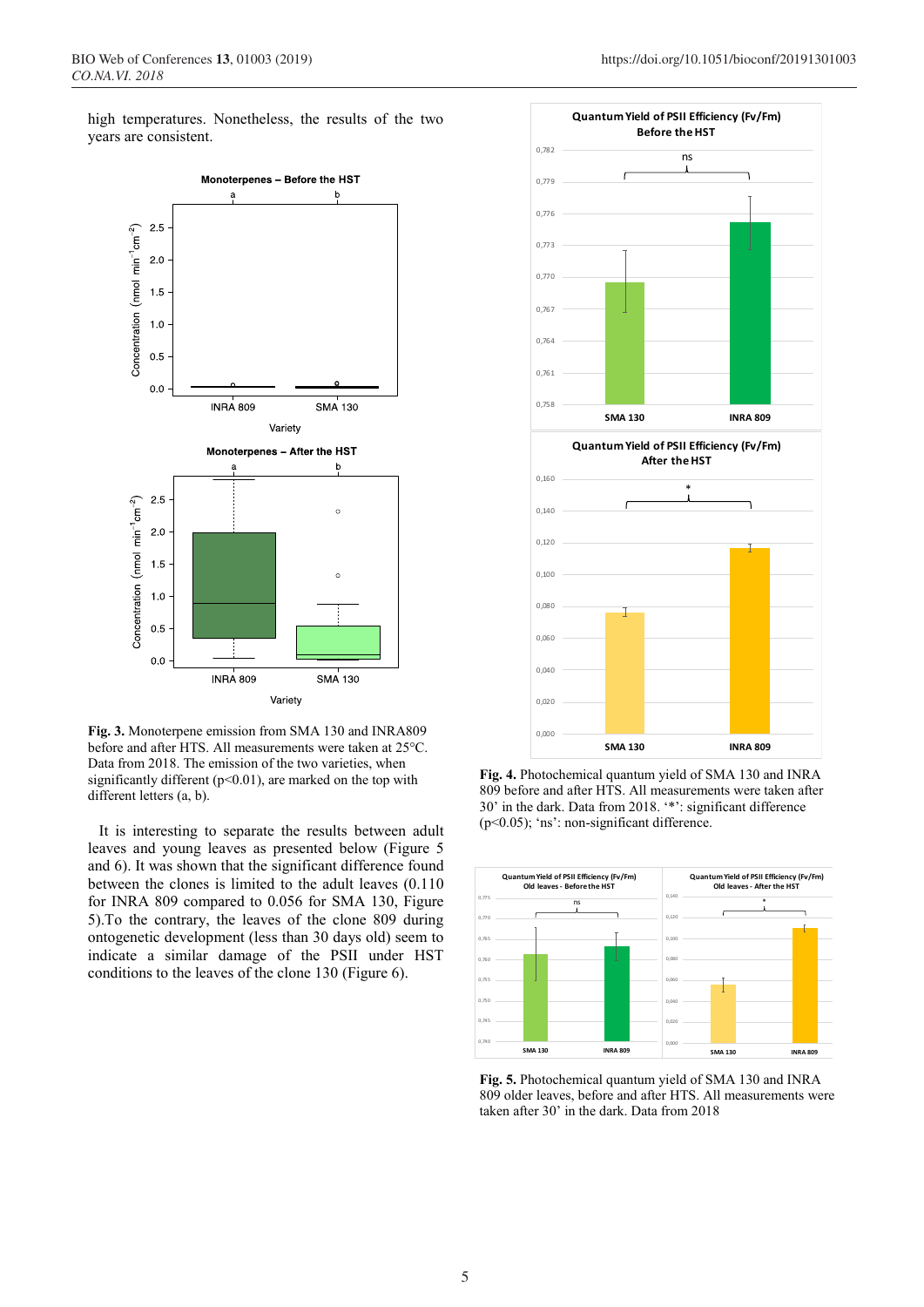

**Fig. 6.** Photochemical quantum yield of SMA 130 and INRA 809 younger leaves, before and after HTS. All measurements were taken after 30' in the dark. Data from 2018.

#### **5 Conclusions and future perspectives**

These preliminary experimental findings have provided useful information to the questions posed in the objectives of this work while creating further questions that must still be investigated. The work showed that the two Chardonnay clones, which show genetic differences in terms of terpene synthesis capacity in berries, are also characterized by different terpene emissions from the leaves. Specifically, the INRA 809 clone emits a significantly higher number of monoterpenes if the plants are subjected to acute thermal shock for two hours compared to the SMA130 clone. The monoterpene emission appears to be related to the acute thermal stress condition (HTS) and correlated with the activation of defense mechanisms able to limit the reduction of the photochemical quantum yield of PSII (measured as Fv/FM values). Such results are remarkable and consistent with findings in other plants and for other terpenoids such as isoprene (Loreto and Schnitzler, 2010). It is the very first time that a connection between monoterpene emission and heat stress resistance is reported in grapevines. The two Chardonnay clones represented a very meaningful case study as the only genetic difference between them was a mutation in a gene belonging the MEP pathway, responsible for monoterpene biosynthesis.

The present investigation does not shed light on the actual mechanisms responsible for such effect. To our knowledge, the production of monoterpenes by the leaves subjected to HTS has not been reported to have a direct influence on the photoinhibition reduction mechanisms. Rather, it is mediated by the increased ability to counteract the negative effect of ROS either directly via scavenging, or indirectly via thylakoid membrane stabilization. It is also possible that monoterpenes act as a signaling molecule. In analogy with recent considerations on the antioxidant role of isoprene [31], the latter hypothesis seems the most likely. However, further investigation should be performed in order to clarify this aspect.

It also remains to be clarified how the foliar ontogenetic development phases influence the response both in terms

of VOCs emission and of photochemical quantum yield of PSII activity. In young leaves during HTS conditions it is likely that a higher quantum yield of PSII is not necessarily positive. In fact, a quenching of the efficiency of the PSII reaction center could be positive to reduce ROS formation if the plant has not activated the necessary defenses against such compounds yet.

Luca Cappellin acknowledges funding from H2020-EU.1.3.2 (grant agreement n. 659315).

### **Bibliography**

- 1. Intergovernmental Panel on Climate Change (IPCC). Summary for policymakers. In Stocker, T.F., Qin, D., Plattner, G.-K., Tignor, M., Allen, S.K., Boschung, J., Nauels, A., Xia, Y., Bex, V., and Midgley, P.M. (Eds.), *Climate Change 2013: The Physical Science Basis. Contribution of Working Group I to the Fifth Assessment Report of the Intergovernmental Panel on Climate Change. Cambridge* (Cambridge University Press, 3–29, 2013)
- 2. P. Piéri and E. Lebon, Journal International des Sciences de la Vigne et du Vin, 35–43 (2014).
- 3. P. Piéri, *Changement climatique et culture de la vigne: l'essentiel des impacts. In Brisson, N., and F. Levrault (Eds.), Livre Vert du projet CLIMATOR (2007–2010): Changement Climatique, Agriculture et Forêt en France: Simulations d'Impacts sur les Principales Espèces*. (Angers, France: Ademe Editions, 213–223, 2010).
- 4. L. Hannah, P.R. Roehrdanz, M. Ikegami, A.V. Shepard, M.R. Shaw, G. Tabor, L. Zhi, P.A. Marquet, R.J. Hijmans, Proceedings of the National Academy of Sciences, **110**(17), 6907- 6912 (2013).
- 5. I. García de Cortázar-Atauri, É. Duchêne, A. Destrac- Irvine, G. Barbeau, L. de Rességuier, T. Lacombe, A.K. Parker, N. Saurin, C. van Leeuwen, OENO One, **51**(2), (2017) DOI : 10.20870/oeno-one.2016.0.0.1622.
- 6. L.C. Carvalho, J.L. Coito, S. Colaço, M. Sangiogo and S. Amâncio, Plant, Cell & Environment, **38**(4), 777-789 (2015)
- 7. C.E. Bita, T. Gerats, Front Plant Sci., 31; 4-273 (2013)
- 8. M. Hasanuzzaman, K. Nahar, M.M. Alam, R. Roychowdhury and M. Fujita, Int. J. Mol. Sci., **14**(5) 9643-9684 (2013)
- 9. A.L. Qu, Y.F. Ding, Q. Jiang, C. Zhu, Biochem. Bioph. Res. Co., **432**(2), .203-207 (2013)
- 10. J.Z. Wang, L.J. Cui, Y. Wang, J.L. Li, Biol. Plant., **53**, 247–242 (2009)
- 11. M. Bertamini and N. Nedunchezhian, J. Plant Physiol., **159**, 799–803 (2002)
- 12. D.H. Greer, M.M. Weedon, Plant Cell. Environ., **35**, 1050–1064 (2012).